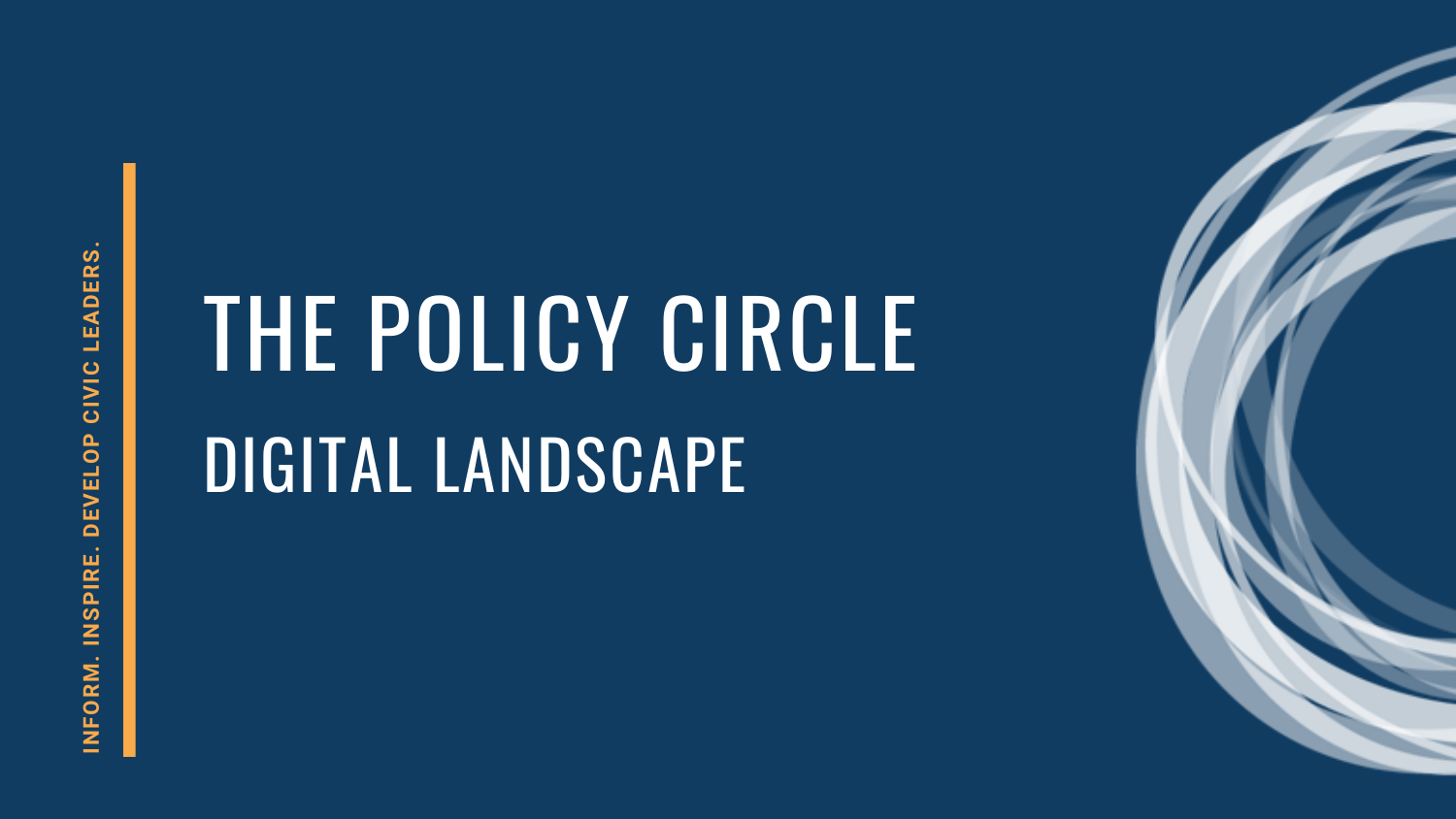### **EXAMPLE AND SCAPE?**

**DIGITAL LANDSCAPE**-CONSIDERS THE SPACES AND NETWORKS CREATED BY TECHNOLOGICAL DEVELOPMENTS, THE COLLECTIVE OF WEBSITES, EMAIL, SOCIAL NETWORKS, MOBILE DEVICES (TABLETS, IPHONES, SMARTPHONES), VIDEOS (YOUTUBE), ETC.

**DIGITAL INFRASTRUCTURE** REFERS TO THE INFRASTRUCTURE THAT IS NEEDED TO MAINTAIN AND OPERATE A NATIONAL AND INTERNATIONAL COMPUTER NETWORK, PROCESS E-COMMERCE TRANSACTIONS, AND CREATE, DISTRIBUTE, AND ACCESS DIGITAL MEDIA CONTENT ONLINE.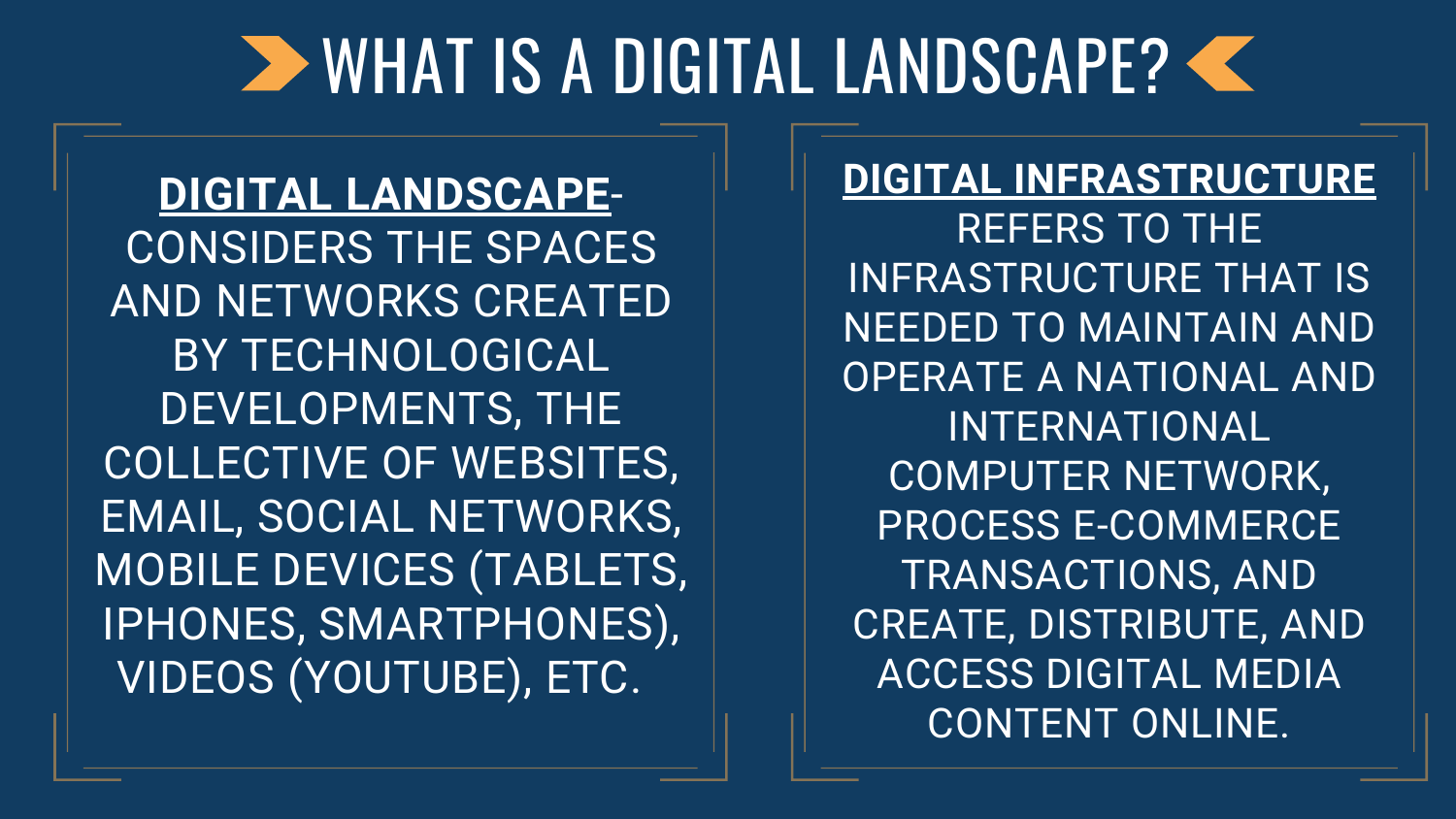THE FCC'S BROADBAND DEPLOYMENT REPORT ESTIMATES 21.3 MILLION AMERICANS, OR 6.5% OF THE POPULATION, LACK ACCESS TO BROADBAND, BUT OTHERS SAY THESE FIGURES MAY COME FROM FLAWED REPORTING AND THE NUMBER COULD ACTUALLY BE AS HIGH AS 42 MILLION AMERICANS.

SOME STATES LIKE CALIFORNIA HAVE A FEW NATIONAL OR REGIONAL PROVIDERS; OTHERS LIKE MINNESOTA HAVE SMALL BUT CRITICAL LOCAL COMPANIES AND PROVIDERS; AND PLACES LIKE TENNESSEE HAVE RURAL ELECTRIC COOPERATIVES THAT ARE EXPANDING INTO BROADBAND TO MEET COMMUNITY NEEDS



# E > FACTS TO KNOW<

IN 2016, OUR WORLD IN DATA ESTIMATED THAT ALMOST 3.5 BILLION PEOPLE HAD ACCESS TO THE INTERNET. IN JANUARY 2021, DATAREPORTAL ESTIMATED CLOSE TO 4.66 BILLION PEOPLE, CLOSE TO 60% OF THE WORLD'S POPULATION, WERE USING THE INTERNET. THE DISTRIBUTION IS NOT EQUAL; 2.4 BILLION PEOPLE LIVE IN COUNTRIES WHERE A 1-GB MOBILE BROADBAND PLAN IS UNAFFORDABLE FOR SOMEONE EARNING AN AVERAGE INCOME.

IN 2018, THE FCC ESTIMATED 25% OF RURAL AMERICANS AND 33% OF AMERICANS LIVING ON TRIBAL LANDS LACKED BROADBAND ACCESS. IN CITIES, MANY PEOPLE CAN'T AFFORD BROADBAND, EVEN IF THEY HAVE ACCESS TO IT IN THE CITY. REGARDLESS OF LOCATION, ROUGHLY 40% OF AMERICANS WHO MAKE LESS THAN \$30,000 A YEAR LACK HOME BROADBAND CONNECTIONS OR A COMPUTER.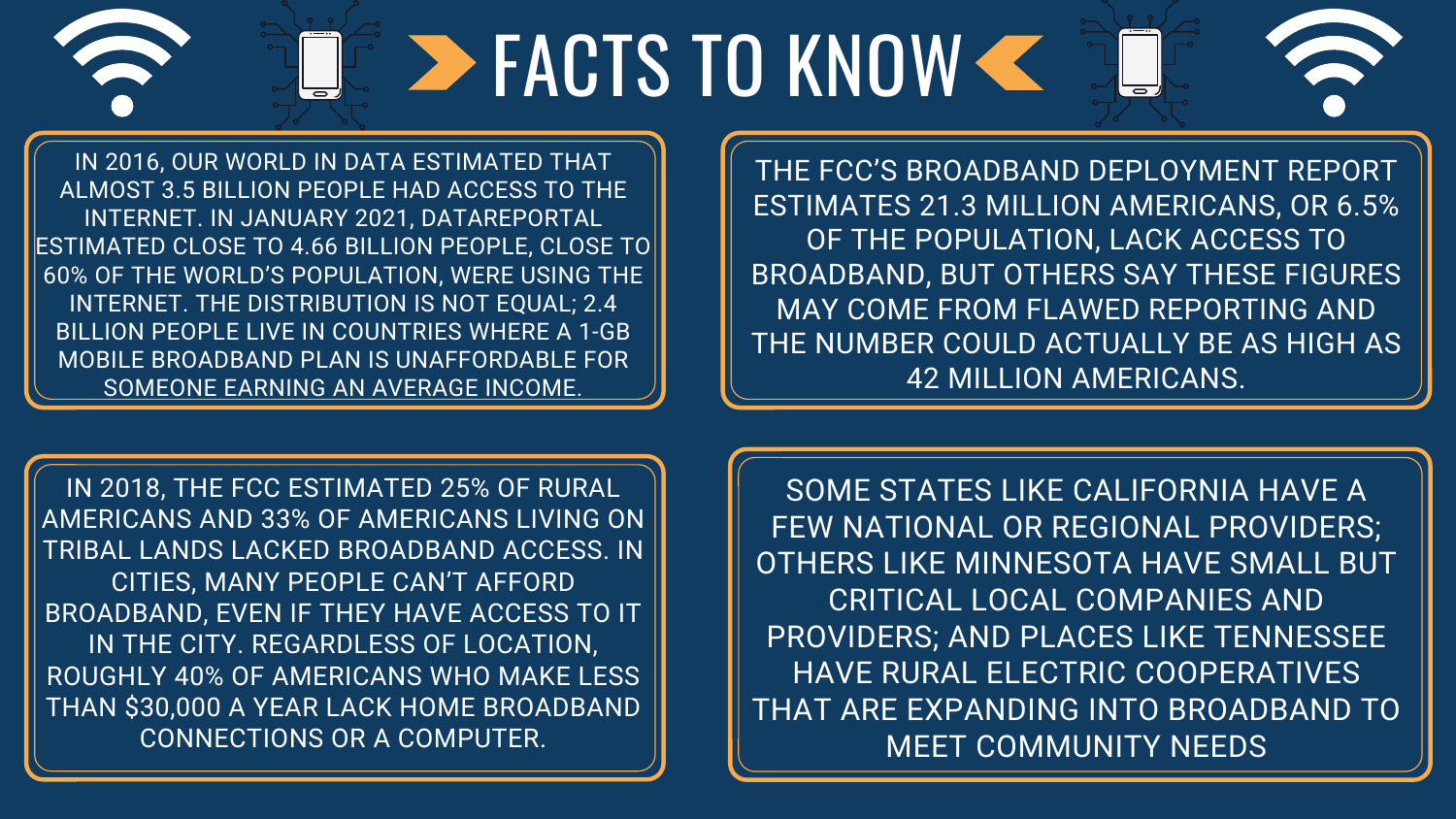BETWEEN 2015 AND 2020, THE FEDERAL GOVERNMENT PROVIDED \$22 BILLION TO SUPPORT THE EXPANSION OF RURAL BROADBAND, BUT THE ESTIMATED COST TO DELIVER BROADBAND TO ALL AMERICANS CURRENTLY LACKING IT AMOUNTS TO ROUGHLY \$80 BILLION.





GOVERNMENTS CAN INFLUENCE THE DIGITAL LANDSCAPE BY GENERATING POLICIES THAT REMOVE REGULATORY BARRIERS TO SUPPORT COMPETITION, DEVELOPING STRATEGIES FOR RESOURCE MANAGEMENT TO FINANCE ACCESS AND INNOVATION ENACTING REFORMS TO PROMOTE AN OPEN INTERNET WHILE ALSO PROTECTING PRIVACY

## **DE GOVERNMENT INVOLVEMENT <<**

U.S. GOVERNMENT ACTIVITY IN THE DIGITAL LANDSCAPE FOCUSES ON CYBERSECURITY, DATA PROTECTION, NET NEUTRALITY, AND ACCESS TO BROADBAND. THERE IS ALSO DEBATE AROUND REMOVING REGULATORY BARRIERS TO ENABLE DEPLOYMENT OF EXISTING TECHNOLOGIES AND CLEAR THE WAY FOR NEWER TECHNOLOGIES.

COMPETITION AND ANTITRUST ENFORCEMENT, PARTICULARLY WHEN IT COMES TO LARGE TECHNOLOGY COMPANIES, IS ANOTHER IMPORTANT AREA OF GOVERNMENT INVOLVEMENT, DUE TO SECTION 230.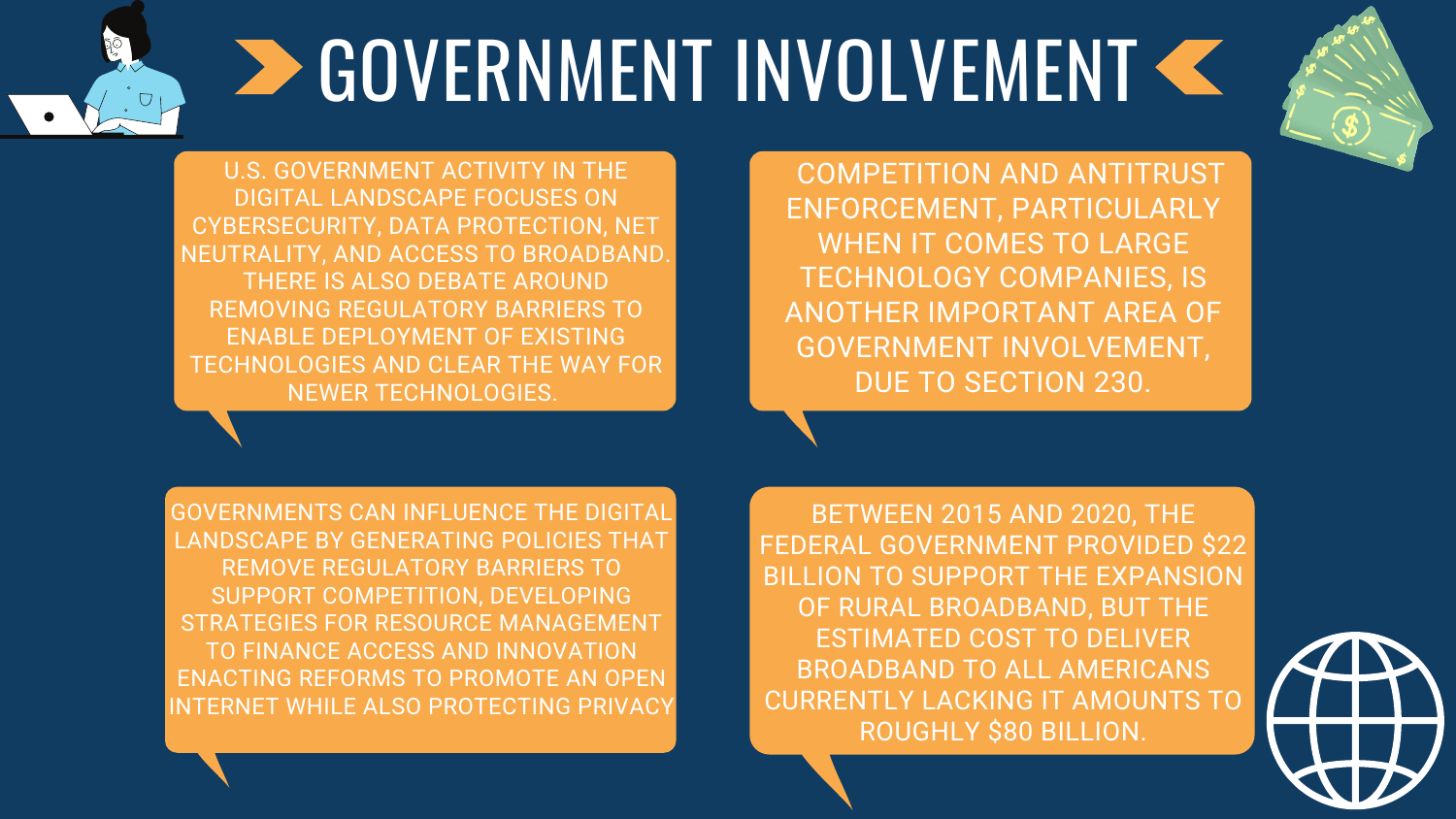THERE ARE 22 STATES THAT HAVE "SUBSTANTIVE ROADBLOCKS TO ESTABLISHING MUNICIPAL NETWORKS TO RESIDENTS, " WITH THE GOAL OF PREVENTING GOVERNMENT FROM CROWDING OUT THE PRIVATE SECTOR. OTHER REPORTS HAVE FOUND STATES WITHOUT SUCH RESTRICTIONS ENJOY HIGHER ACCESS TO LOW-PRICED BROADBAND PLANS ON AVERAGE, PARTICULARLY IN RURAL COMMUNITIES WITH FEW SERVICE PROVIDERS TO CHOOSE FROM.

AS THE RACE TO BUILD A 5G NETWORK CONTINUES, IT HAS BECOME CLEAR THAT WHICHEVER COUNTRY DOMINATES THE SYSTEM WILL CONTROL ITS INFORMATION FLOW AND "WILL GAIN AN ECONOMIC, INTELLIGENCE, AND MILITARY EDGE." THIS UNDERSTANDING HAS RAISED CONCERNS ABOUT CYBERATTACKS, WHICH HAVE DOUBLED SINCE 2015. THIS COMES AFTER THE SEPTEMBER 2018 RELEASE OF THE US NATIONAL CYBER STRATEGY. THE REPORT, WHICH ALSO MENTIONS THREATS FROM RUSSIA, CHINA, AND NORTH KOREA, OUTLINES A STRATEGY TO ADDRESS CYBERTHREATS WHILE KEEPING THE INTERNET OPEN AND RELIABLE.





BROOKINGS INSTITUTION REPORT FOUND THAT "DIGITAL SKILLS HAVE NOW BECOME A [PREREQUISITE](https://www.brookings.edu/research/digitalization-and-the-american-workforce/) FOR BASIC ECONOMIC INCLUSION." DIFFERENCES BETWEEN STUDENTS WITH LIMITED OR NO HOME INTERNET ACCESS AND THOSE WHO DO HAVE ACCESS IS ["EQUIVALENT](https://www.benton.org/sites/default/files/BroadbandAmericaNow_final.pdf) TO THE GAP IN DIGITAL SKILLS BETWEEN EIGHTH- AND ELEVENTH-GRADERS." AMONG ADULTS, MANY JOB APPLICATIONS ARE EXCLUSIVELY AVAILABLE ONLINE.

### **ERAMING THE ISSUE K**

HAVING DISCONNECTED SECTORS OF THE POPULATION "UNDERMINES POLICY OBJECTIVES IN AREAS SUCH AS HEALTH AND EDUCATION, AS WELL AS BROADER ECONOMIC AND SOCIAL DEVELOPMENT" SINCE PRIVATE AND PUBLIC SERVICES REQUIRE RELIABLE BROADBAND. IF GOVERNMENT OFFICIALS DO NOT HAVE "A CLEAR PICTURE OF WHERE SERVICE GAPS EXIST…PARTS OF THE COUNTRY WILL BE LEFT OUT WHEN IT IS TIME TO DISTRIBUTE FUNDS."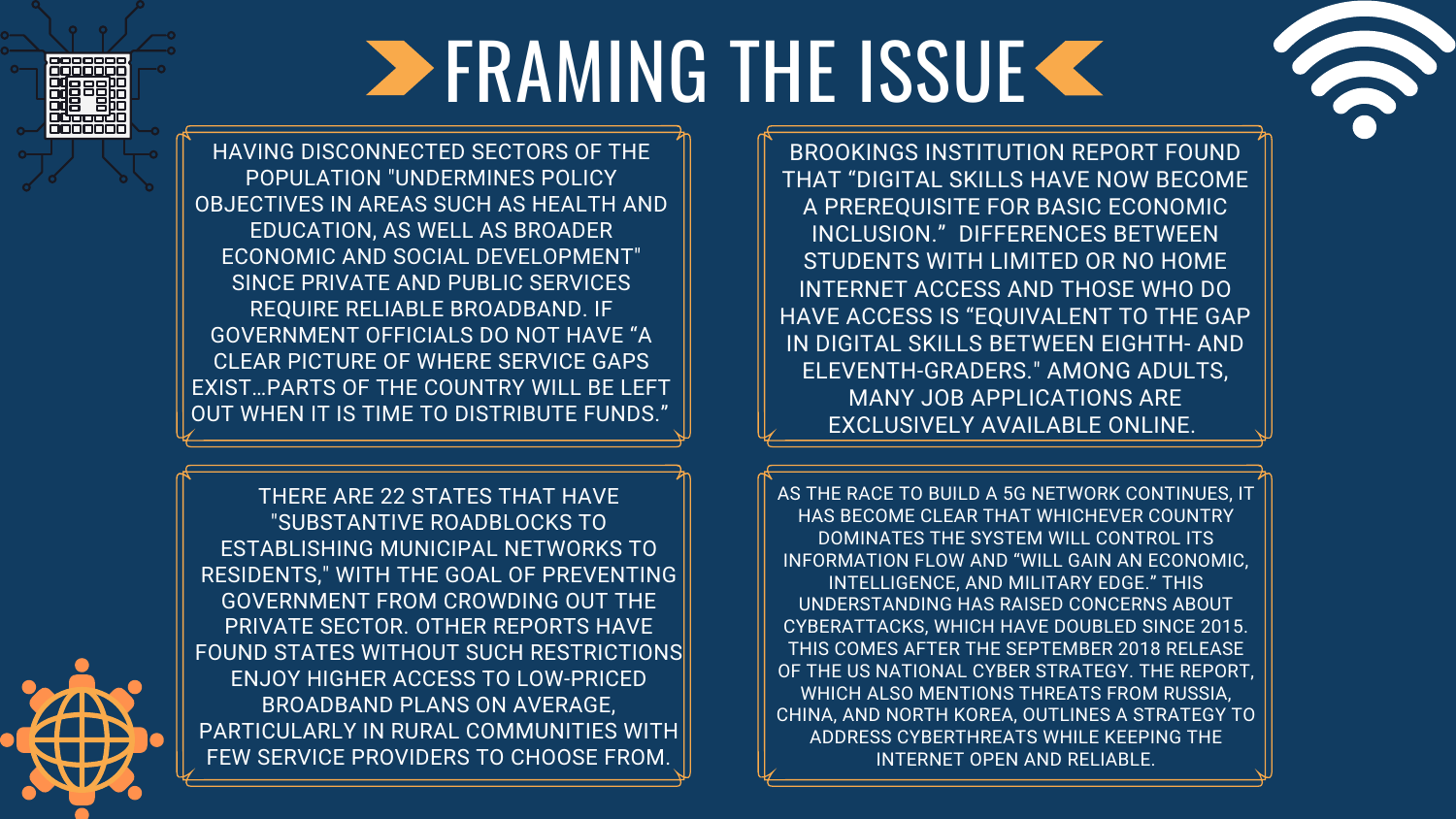AT THE STATE LEVEL, CALIFORNIA HAS PASSED ITS OWN CONSUMER PRIVACY ACT, WHICH FOCUSES ON CONSUMERS' RIGHT TO DICTATE HOW THEIR DATA CAN BE USED. NEVADA AND MAINE HAVE FOLLOWED SUIT, PASSING THEIR OWN PERSONAL DATA PROTECTION LAWS, AND STATES FROM WASHINGTON TO OKLAHOMA TO FLORIDA ARE PUSHING AHEAD WITH DATA PROTECTION LEGISLATION AS OF EARLY 2021. A NUMBER OF STATES INCLUDING NEW YORK, NEW JERSEY, MARYLAND, OREGON, AND TEXAS HAVE ALSO PASSED DATA BREACH NOTIFICATION LAWS.

## **SOLUTIONS SCI**

IN JANUARY OF 2015, NEW YORK'S BROADBAND PROGRAM OFFICE BEGAN ITS OWN PUBLIC/PRIVATE PARTNERSHIP PROGRAM TO MORE QUICKLY DEVELOP BROADBAND SERVICES IN UNDERSERVED AREAS. THE PROGRAM PROVIDES STATE GRANT FUNDING FOR PROJECTS PROPOSED BY INTERNET SERVICE PROVIDERS. THE STATE HAS FORMED PARTNERSHIPS WITH 34 COMPANIES. VERMONT PARTNERED WITH MICROSOFT AND LOCAL SERVICE PROVIDERS TO PROVIDE PUBLIC WI-FI HOTSPOTS TO UNDERSERVED AREAS TOWNS IN RESPONSE TO GAPS HIGHLIGHTED BY COVID-19. ARIZONA IS PARTNERING WITH CISCO TO EXPAND BROADBAND ACCESS TO HIGH-NEED COMMUNITIES IN THE STATE.

THE FEDERAL GOVERNMENT HAS BROAD POWERS TO FINANCE PUBLIC INVESTMENTS, WHICH MEANS FEDERAL GRANTS CAN SUPPORT DIGITAL EQUITY PROGRAMS COORDINATED BY STATES, LOCAL [GOVERNMENTS,](https://www.nga.org/center/publications/expand-affordable-broadband/) AND TRIBES. MORE THAN TWENTY STATES HAVE DEDICATED BROADBAND OFFICES TO ADDRESS BROADBAND ACCESS AMONGST THEIR CONSTITUENTS, AND MORE HAVE TASK FORCES, WORKING GROUPS, AND COMMITTEES WITHIN OTHER AGENCIES. THESE GROUPS BRING TOGETHER A VARIETY OF [STAKEHOLDERS,](https://www.pewtrusts.org/en/research-and-analysis/reports/2020/02/how-states-are-expanding-broadband-access) SUCH AS MINNESOTA'S GOVERNOR'S TASK FORCE ON BROADBAND THAT HAS 15 MEMBERS REPRESENTING "COMMUNITIES, BUSINESSES, LOCAL GOVERNMENTS, EDUCATIONAL INSTITUTIONS, HEALTH CARE FACILITIES, TRIBES, AND ISPS."